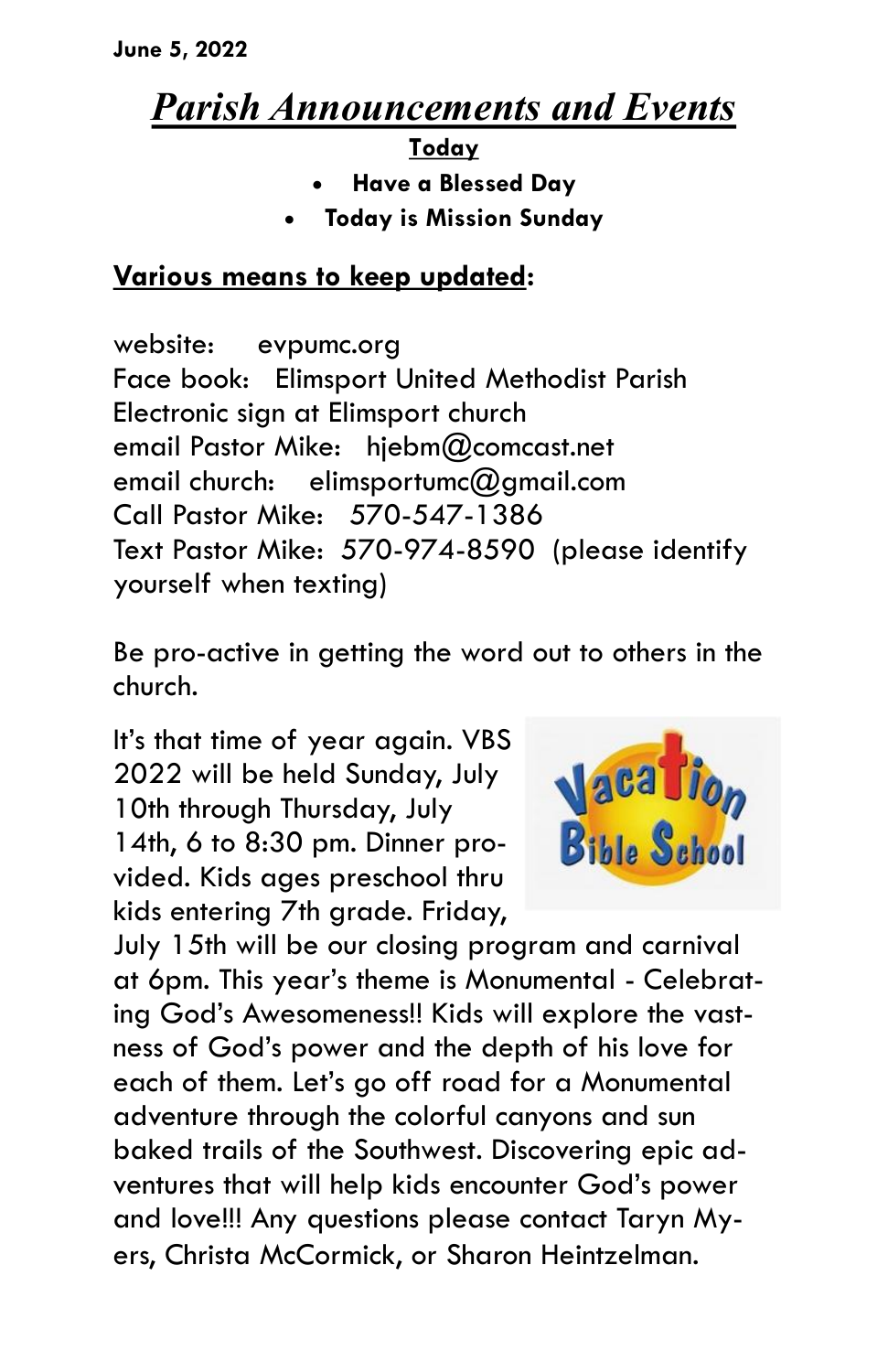If there is any information that is needed to be put in the bulletin, please do not hesitate to contact Jackie, the church secretary at 570-547-7182 (before 8 pm) or by emailing the church at elimsportumc@gmail.com. **Do not call or text Pastor Mike. Please have information to me by Wednesday morning.**



The Elimsport United Methodist church would like to invite members and friends to a **Farewell Luncheon**  for the Hill Family on Sunday, June 26th, at noon. Meal, beverage, and table service will be provided. Please come and enjoy fellowship as we gather together to express our gratitude and appreciation to Pastor Mike and his family for their years of service.

The next **VBS meeting** is Thursday, June16th at 7pm at the Elimsport church.

Wednesday morning breakfast at the Elimsport church is from **7:30 am to 9:30** am.

There will be a **Blood drive** on Tuesday, June 7th from 2-7 in the Fellowship Hall.



Please let Pastor Mike know of anyone graduating from High School, College or any other venue of higher education. We will be honoring the graduates on

Sunday, 12<sup>th</sup> at both churches. So far we have Allia Kennedy, Mallorie Myers, and Stanley Showers.

Pastor Mike is in need of medium and large sized cardboard boxes up to 36". If you have any you would like to get rid of, please let Pastor Mike know.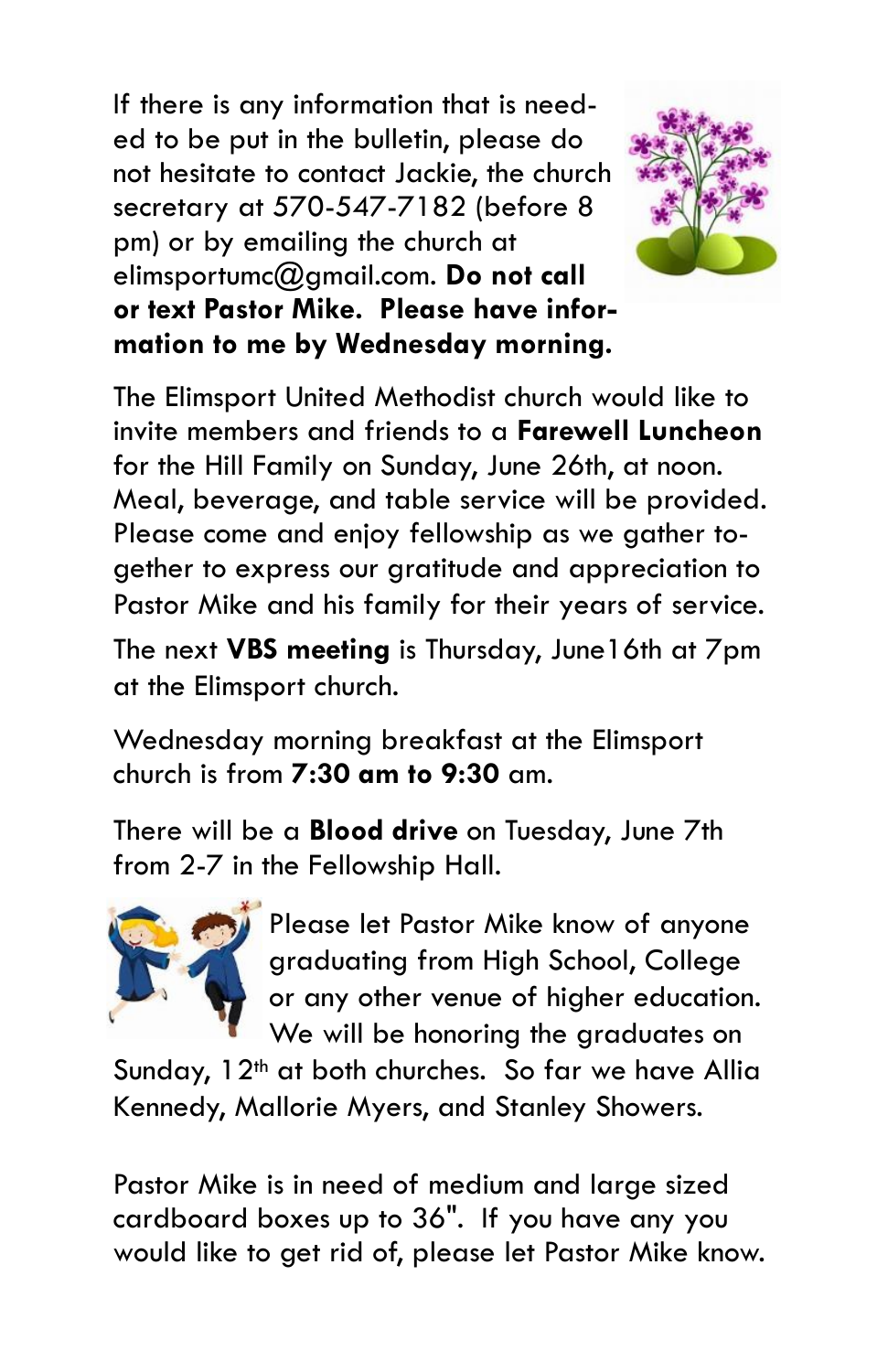## *Elimsport*

*Worship 9:00 Sunday School 10:30*

**Mission Statement at Elimsport UMC We gather together as a community of Christian believers to worship, fellowship, and to learn more about God. By the unity of the Spirit and the support of each other, we are able to reach out to the community and the world.**

Acolyte Schedule:

| 6/05/22 | <b>Mitchell &amp; Garett</b> |
|---------|------------------------------|
| 6/12/22 | Elizabeth & Mallorie         |
| 6/19/22 | Jackson & Sam                |
| 6/26/22 | Sam & Mitchell               |



Pastor Mike will be moving this Tuesday, June 7th and Wednesday, June 8th. He will be coming back to lead worship and preach each Sunday until June 26th.

We are asking for volunteers to help do some cleaning at the parsonage in preparation for Pastor Dave to move in on Monday, June 13th. We are scheduling a



cleaning day for Thursday, June 9th at 9 a.m.. For anyone wanting to come please wear work clothes. We are planning on doing light house cleaning such as cleaning the windows, sweeping and cleaning the floors. Any questions and concerns can be directed to Gary Taylor at 570-560-0241.



Pastor Mike's new address will be: 45 Rte. 864 Highway, Montoursville, Pa. 17754

Pastor Dave Shultz will be moving into the parsonage sometime between this Friday, June 10th and next Monday, June 13th.